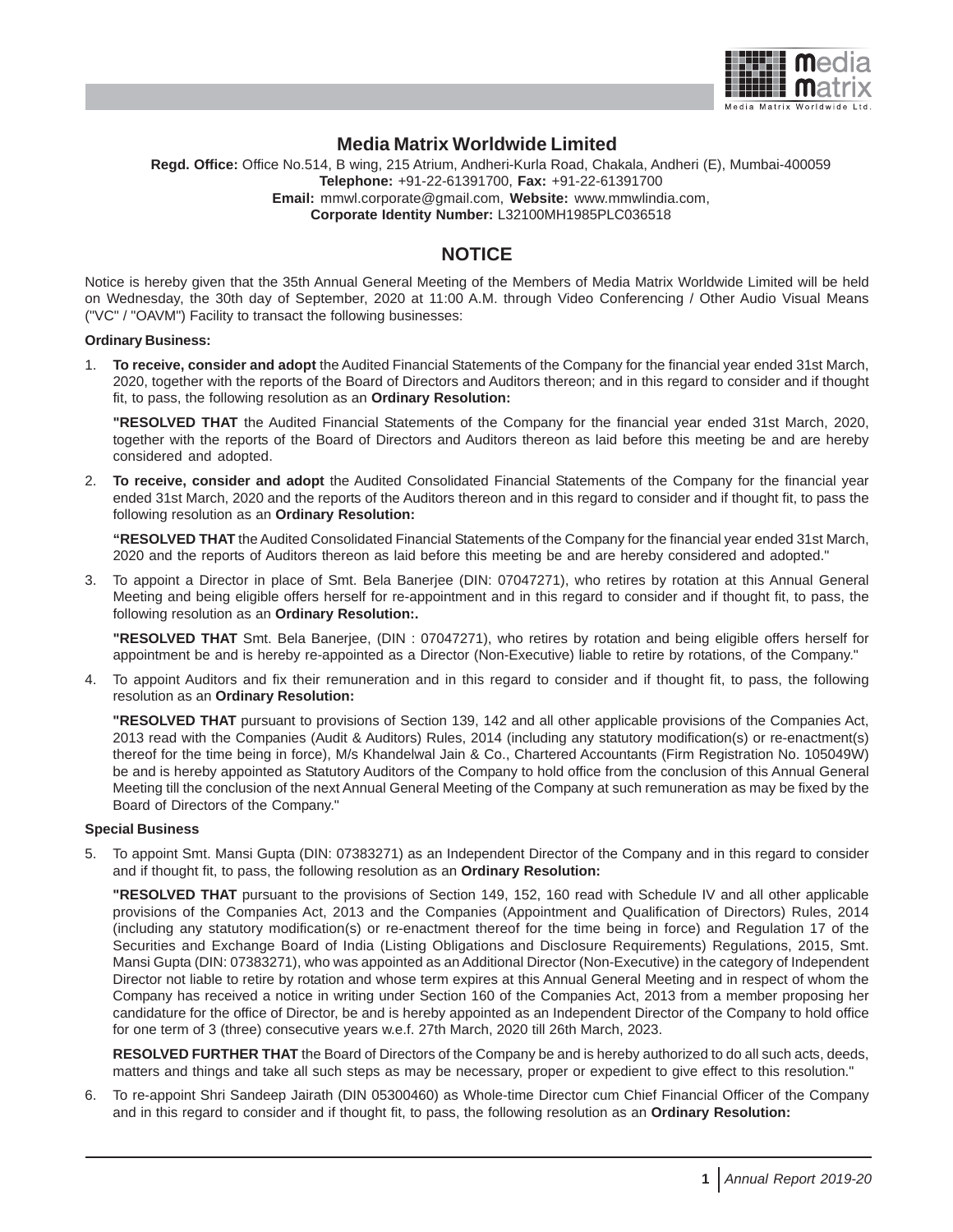

**"RESOLVED THAT** pursuant to the provisions of Sections 196, 197, 203 and any other applicable provisions of the Companies Act, 2013("Act") read with Schedule V of the Act and rules made thereunder (including any statutory modifications or re-enactment thereof for the time being in force) and subject to such approvals, permission and sanctions, as may be required and such other approvals as may be necessary, approval of the Company be and is hereby accorded to the reappointment of Shri Sandeep Jairath (DIN 05300460) as Whole-time Director cum Chief Financial Officer of the Company for a period of 3 years from 25th May, 2020 to 24th May, 2023 on the terms and conditions, including remuneration as set out in the Statement annexed to the Notice convening this meeting, with the authority to the Board of Directors, to alter and vary or alter such terms of appointment and remuneration so as to not exceeding the limits specified in Schedule V to the Companies Act, 2013, as may be agreed to by the Board of Directors and Shri Sandeep Jairath.

**RESOLVED FURTHER THAT** where in any financial year during the currency of the tenure of Mr. Sandeep Jairath, Whole Time Director cum Chief Financial Officer, the Company has no profits or its profits are inadequate, the Company may pay the remuneration as set out in the Statement annexed to this Notice as the minimum remuneration subject to the provision of Section 196, 197, and subject to the conditions and limits specified in Schedule V and all other applicable provisions of the Companies Act, 2013."

Andheri-Kurla Road, Chakala Andheri (E), Mumbai-400059

**Registered Office: By order of the Board** Office No.514, B wing, 215 Atrium **For Media Matrix Worldwide Limited** 

Place: Gurugram **(Gurvinder Singh Monga)** Date: 5<sup>th</sup> September, 2020 **Company Secretary** Membership No. ACS 25201

# **NOTES:**

- 1. In view of the continuing COVID-19 pandemic, the Ministry of Corporate Affairs ('MCA') has vide its General Circular No. 20/ 2020 dated May 5, 2020 in relation to 'Clarification on holding of annual general meeting ('AGM') through video conferencing ('VC') or other audio visual means ('OAVM') read with General Circular No. 14/2020 dated April 8, 2020 and General Circular No. 17/2020 dated April 13, 2020 in relation to 'Clarification on passing of ordinary and special resolutions by companies under the Companies Act, 2013 and the rules made thereunder on account of the threat posed by Covid-19' (collectively referred to as 'MCA Circulars') and the Securities and Exchange Board of India ('SEBI') vide its circular No. SEBI/HO/CFD/ CMD1/CIR/P/2020/79 dated May 12, 2020 in relation to 'Additional relaxation in relation to compliance with certain provisions of SEBI (Listing Obligations and Disclosure Requirements) Regulations 2015 - Covid-19 pandemic' ('SEBI Circular') permitted the holding of the Annual General Meeting ('AGM'/'the Meeting') through VC/OAVM, without the physical presence of the members at a common venue. In compliance with the provisions of the Companies Act, 2013 (the 'Act'), the SEBI (Listing Obligations and Disclosure Requirements) Regulations, 2015 ('SEBI Listing Regulations') and SEBI Circulars, MCA Circulars, the 35th AGM of the Company is being held through VC/OAVM on Wednesday, September 30, 2020 at 11:00 a.m. (IST). The deemed venue for the AGM will be the place from where the Chairman of the Meeting conducts the AGM.
- 2. Pursuant to the provisions of Section 108 of the Companies Act, 2013 read with Rule 20 of the Companies (Management and Administration) Rules, 2014 (as amended), MCA Circulars and SEBI Circular, the Company is providing facility of remote e-voting to its Members in respect of the business to be transacted at the AGM. For this purpose, the Company has engaged the services of National Securities Depository Limited (NSDL) for facilitating voting through electronic means, as the authorized agency. The facility of casting votes by a member using remote e-voting system as well as e-voting on the date of the AGM will be provided by NSDL.
- 3. As per the provisions of Clause 3.A.II of the General Circular No. 20/2020 dated May 5, 2020, issued by the MCA, the matter of Special Business as appearing at item no. 5 and 6 of the accompanying Notice, are considered to be unavoidable by the Board and hence, forms part of this Notice.
- 4. The Statement pursuant to Section 102 of the Act in respect of the business under item nos. 5 & 6 set out above and the relevant details of the Directors seeking reappointment/appointment at this AGM in respect of business under item no. 3, 5 and 6 required under Regulations 26(4) and 36(3) of the SEBI Listing Regulations and Secretarial Standard on General Meetings issued by The Institute of Company Secretaries of India ('Secretarial Standard') are annexed hereto.
- **5. PURSUANT TO THE PROVISIONS OF THE ACT, A MEMBER ENTITLED TO ATTEND AND VOTE AT THE AGM IS ENTITLED TO APPOINT A PROXY TO ATTEND AND VOTE ON HIS/HER BEHALF AND THE PROXY NEED NOT BE A MEMBER OF THE COMPANY. SINCE THIS AGM IS BEING HELD PURSUANT TO THE MCA CIRCULARS THROUGH VC/OAVM, THE REQUIREMENT OF PHYSICAL ATTENDANCE OF MEMBERS HAS BEEN DISPENSED WITH. ACCORDINGLY, IN TERMS OF THE MCA CIRCULARS AND THE SEBI CIRCULAR, THE FACILITY FOR APPOINTMENT OF PROXIES BY THE MEMBERS WILL NOT BE AVAILABLE FOR THIS AGM AND HENCE THE PROXY FORM, ATTENDANCE SLIP AND ROUTE MAP OF AGM ARE NOT ANNEXED TO THIS NOTICE.**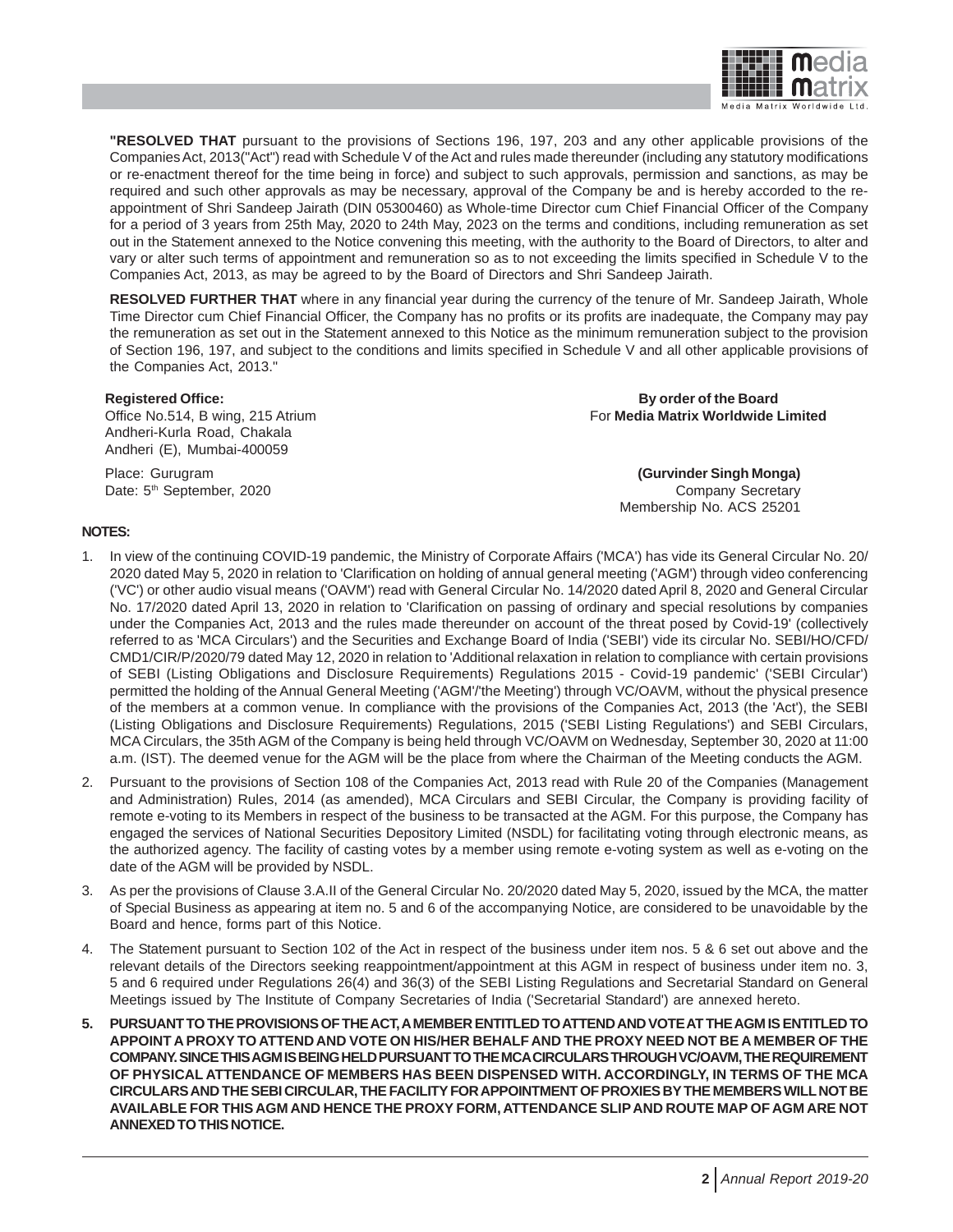

- 6. Institutional Investors, who are members of the Company, are encouraged to attend and vote at the 35th AGM through VC/ OAVM facility. Corporate members intending to appoint their authorized representatives pursuant to Sections 112 and 113 of the Act, as the case maybe, to attend the AGM through VC/ OAVM or to vote through remote e-voting are requested to send a certified copy of the Board Resolution to the Scrutinizer by e-mail at scrutinizer@mmwlindia.com with a copy marked to evoting@nsdl.co.in
- 7. Only registered members of the Company may attend and vote at the AGM through VC/OAVM facility. In case of joint holders, the member whose name appears as the first holder in the order of names as per the Register of Members of the Company will be entitled to vote at the AGM.
- 8. Members attending the AGM through VC/OAVM shall be counted for the purpose of reckoning the quorum under Section 103 of the Act.
- 9. The members can join the AGM in the VC/OAVM mode 15 minutes before and 15 minutes after the scheduled time of the commencement of the Meeting by following the procedure mentioned in the Notice. Members will be able to view the proceedings on e-voting website of National Securities Depository Limited ('NSDL') at www.evoting.nsdl.com. The facility of participation at the AGM through VC/OAVM will be made available to at least 1,000 members on a first come first served basis as per the MCA Circulars. This will not include large Shareholders (Shareholders holding 2% or more shareholding), Promoters, Institutional Investors, Directors, Key Managerial Personnel, the Chairpersons of the Audit Committee, Nomination and Remuneration Committee and Stakeholders' Relationship Committee, Auditors etc. who are allowed to attend the AGM without restriction on account of first come first served basis.
- 10. In line with the General Circular No. 20/2020 dated May 5, 2020, issued by the MCA and the SEBI Circular, Notice of the AGM along with the Annual Report 2019-20 is being sent only through electronic mode to those members whose email addresses are registered with the Company/Depositories. The Notice of AGM and Annual Report 2019-20 are available on the Company's website viz. www.mmwlindia.com may also be accessed from the relevant section of the websites of the Stock Exchange i.e. the BSE Limited www.bseindia.com. The AGM Notice is also available on the website of NSDL at www.evoting.nsdl.com
- 11. Electronic copies of all the documents referred to in the accompanying Notice of the AGM and the Statement shall be made available for inspection. During the 35th AGM, members may access the scanned copy of Register of Directors and Key Managerial Personnel and their shareholding maintained under Section 170 of the Act; the Register of Contracts and Arrangements in which Directors are interested maintained under Section 189 of the Act. Members desiring inspection of statutory registers and other relevant documents may send their request in writing to the Company at mmwl.corporate@gmail.com
- 12. M/s MZ & Associates, Company Secretaries has been appointed as the Scrutinizer to scrutinize the remote e-Voting and e-Voting during AGM in a fair and transparent manner.
- 13. Pursuant to Section 91 of the Companies Act, 2013, the Register of Members and share transfer books of the Company will remain closed from 24th, September, 2020 to 30th September, 2020 (both days inclusive) for the purpose of Annual General Meeting (AGM).
- 14. A person, whose name is recorded in the Register of Members or in the Register of Beneficial Owners maintained by the depositories as on the cut-off date on 23rd day of September, 2020 only shall be entitled to avail the facility of remote e-Voting and any person, who acquires shares of the Company and become member of the Company after dispatch of the notice and holding shares as of the cut-off date i.e. 23rd day, September, 2020, may obtain the login ID and password by sending a request at evoting@nsdl.co.in or the Company at mmwl.corporate@gmail.com and/or RTA at support@sharexindia.com
- 15. Members desiring any information with regard to Annual Accounts/Report are requested to submit their queries addressed to the Company Secretary's email : mmwl.corporate@gmail.com at least ten days in advance of the Meeting so that the information called for can be made available at the Meeting.
- 16. Members may use the facility of nomination. A Nomination Form will be supplied to them on request.
- 17. Members holding shares in dematerialised mode are requested to intimate all changes pertaining to their bank details/ NECS/ mandates, nominations, power of attorney, change of address/ name, Permanent Account Number ('PAN') details, etc. to their Depository Participant only and not to the Company's RTA. Changes intimated to the Depository Participant will then be automatically reflected in the Company's records which will help the Company and its RTA provide efficient and better service to the members.

In case of members holding shares in physical form, such information is required to be provided to the Company's RTA in physical mode, after restoring normalcy or in electronic mode at support@sharexindia.com, as per instructions mentioned in the form.

**18. SEBI HAS MANDATED SUBMISSION OF PAN BY EVERY PARTICIPANT IN THE SECURITIES MARKET. MEMBERS HOLDING SHARES IN ELECTRONIC FORM ARE, THEREFORE, REQUESTED TO SUBMIT THEIR PAN DETAILS TO THEIR DEPOSITORY PARTICIPANTS. MEMBERS HOLDING SHARES IN PHYSICAL FORM ARE REQUESTED TO SUBMIT THEIR PAN DETAILS TO THE COMPANY 'S RTA.**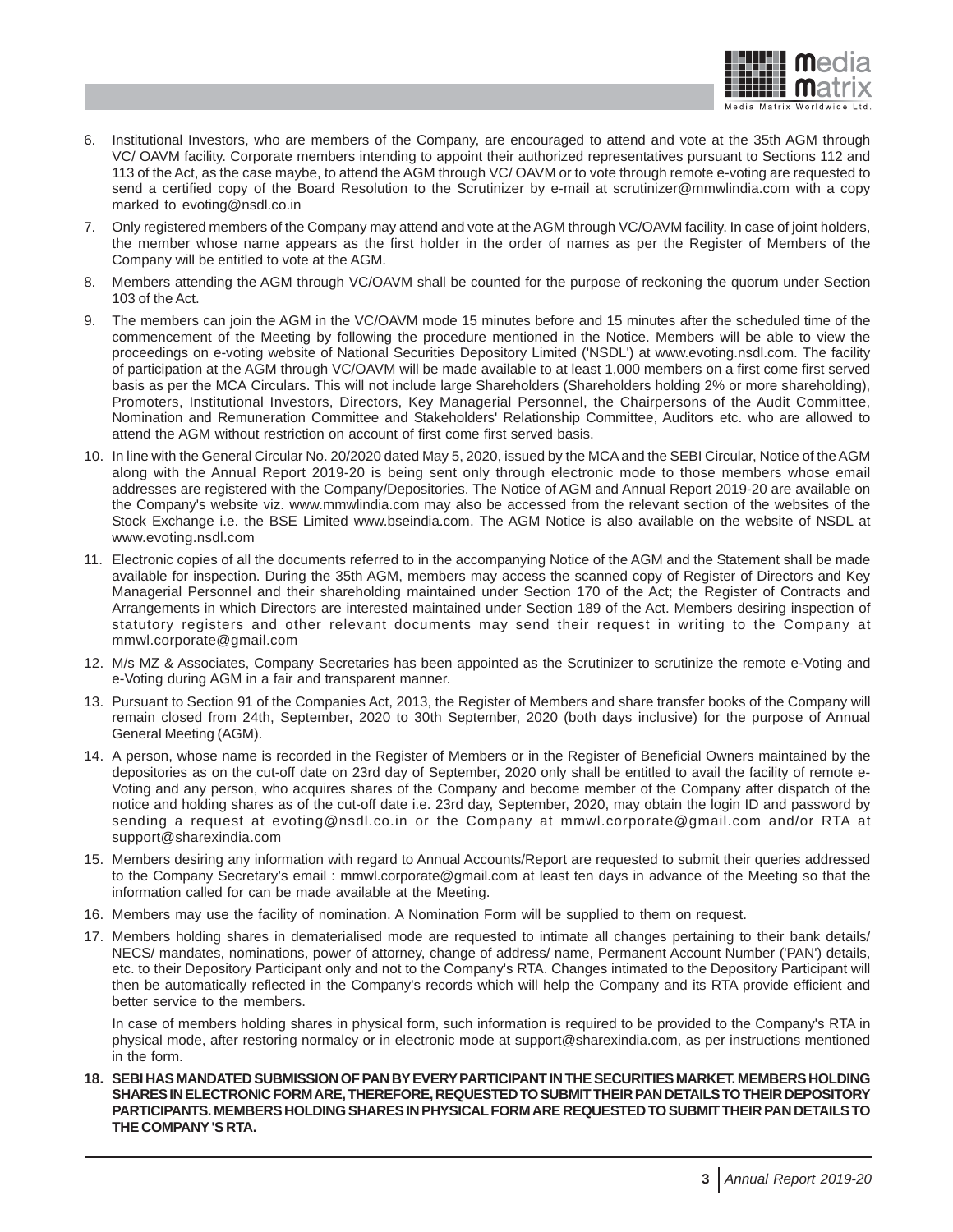

- 19. As per Regulation 40 of the SEBI Listing Regulations, as amended, transfer of securities would be carried out in dematerialised form only with effect from April 1, 2019, except in case of transmission or transposition of securities. However, members can continue to hold shares in physical form. In view of the same and to eliminate all risks associated with physical shares and for ease of portfolio management, members holding shares in physical form are requested to consider converting their holdings to dematerialized form. Members can contact the Company's RTA for assistance in this regard.
- 20. To support the 'Green Initiative', members who have not yet registered their email addresses are requested to register the same with their DPs in case the shares are held by them in electronic form and with the Company's RTA in case the shares are held by them in physical form. All such members are requested to kindly get their e-mail addresses updated immediately which will not only save your Company's money incurred on the postage but also contribute a lot to save the environment of this Planet.
- 21. The Company has made special arrangement with the RTA and NSDL for registration of e-mail addresses in terms of the MCA Circulars for members who wish to receive the Annual Report along with the AGM Notice electronically and to cast the vote electronically. Eligible members whose e-mail addresses are not registered with the Company /DPs are required to provide the same to RTA, pursuant to which any member may receive the Notice of the AGM alongwith the Annual Report 2019-20 and the proceedure for remote e-voting alongwith the login ID and Password for remote e-voting.
- 22. The process and manner for remote e-Voting are as under:

The way to vote electronically on NSDL e-Voting system consists of "Two Steps" which are mentioned below:

Step 1: Log-in to NSDL e-Voting system at https://www.evoting.nsdl.com/

Step 2: Cast your vote electronically on NSDL e-Voting system.

Details on Step 1 is mentioned below:

# **How to Log-in to NSDL e-Voting website?**

- 1. Visit the e-Voting website of NSDL. Open web browser by typing the following URL: https://www.evoting.nsdl.com/.
- 2. Once the home page of e-Voting system is launched, click on the icon "Login" which is available under 'Shareholders' section.
- 3. A new screen will open. You will have to enter your User ID, your Password and a Verification Code as shown on the screen. Alternatively, if you are registered for NSDL eservices i.e. IDEAS, you can log-in at https://eservices.nsdl.com/ with your existing IDEAS login. Once you log-in to NSDL eservices after using your log-in credentials, click on e-Voting and you can proceed to Step 2 i.e. Cast your vote electronically.
- 4. Your User ID details will be as per details given below :
	- a) For Members who hold shares in demat account with NSDL: 8 Character DP ID followed by 8 Digit Client ID (For example if your DP ID is IN300\*\*\* and Client ID is 12\*\*\*\*\*\* then your user ID is IN300\*\*\*12\*\*\*\*\*\*).
	- b) For Members who hold shares in demat account with CDSL: 16 Digit Beneficiary ID (For example if your Beneficiary ID is 12\*\*\*\*\*\*\*\*\*\*\*\*\*\* then your user ID is 12\*\*\*\*\*\*\*\*\*\*\*\*\*\*).
	- c) **For Members holding shares in Physical Form:** EVEN Number followed by Folio Number registered with the company (For example if folio number is 001\*\*\* and EVEN is 101456 then user ID is 101456001\*\*\*).
- 5. Your password details are given below:
	- a. If you are already registered for e-Voting, then you can use your existing password to login and cast your vote.
	- b. If you are using NSDL e-Voting system for the first time, you will need to retrieve the 'initial password' which was communicated to you. Once you retrieve your 'initial password', you need to enter the 'initial password' and the system will force you to change your password.
	- c. How to retrieve your 'initial password'?
		- i. If your email ID is registered in your demat account or with the company, your 'initial password' is communicated to you on your email ID. Trace the email sent to you from NSDL from your mailbox. Open the email and open the attachment i.e. a .pdf file. Open the .pdf file. The password to open the .pdf file is your 8 digit client ID for NSDL account, last 8 digits of client ID for CDSL account or folio number for shares held in physical form. The .pdf file contains your 'User ID' and your 'initial password'.
		- ii. If your email ID is not registered, please follows steps mentioned below in process for those shareholders whose email ids are not registered.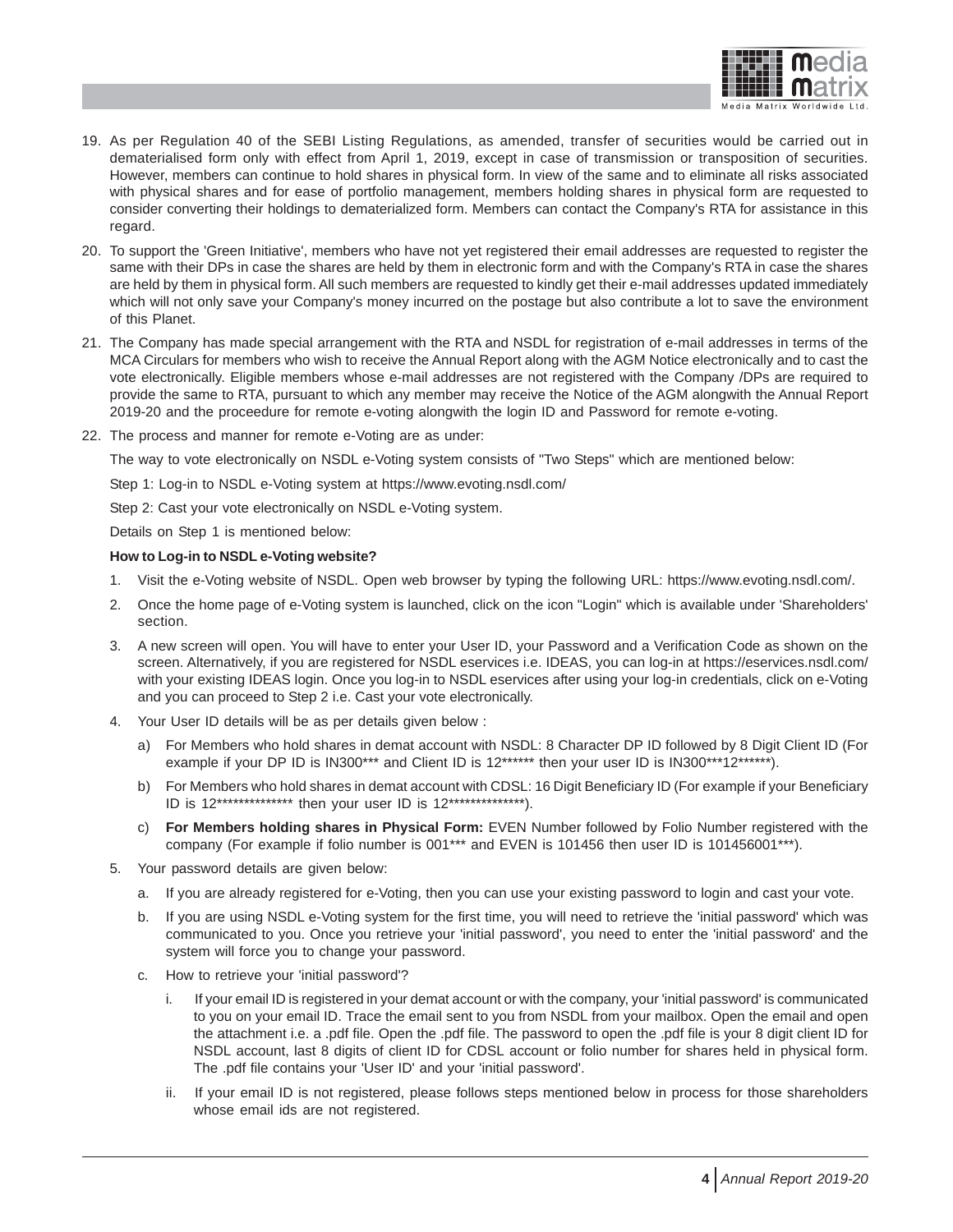

- 6. If you are unable to retrieve or have not received the "Initial password" or have forgotten your password:
	- a. Click on **"Forgot User Details/Password?"**(If you are holding shares in your demat account with NSDL or CDSL) option available on www.evoting.nsdl.com.
	- b. **"Physical User Reset Password?"** (If you are holding shares in physical mode) option available on www.evoting.nsdl.com.
	- c. If you are still unable to get the password by aforesaid two options, you can send a request at evoting@nsdl.co.in mentioning your demat account number/folio number, your PAN, your name and your registered address.
	- d. Members can also use the OTP (One Time Password) based in for casting the votes on the e-Voting system of NSDL.
- 7. After entering your password, tick on Agree to **"Terms and Conditions"** by selecting on the check box.
- 8. Now, you will have to click on **"Login"** button.
- 9. After you click on the **"Login"** button, Home page of e-Voting will open.

# **Details on Step 2 is given below:**

# **How to cast your vote electronically on NSDL e-Voting system?**

- 1. After successful login at Step 1, you will be able to see the Home page of e-Voting. Click on e-Voting. Then, click on Active Voting Cycles.
- 2. After click on Active Voting Cycles, you will be able to see all the companies "EVEN" in which you are holding shares and whose voting cycle is in active status.
- 3. Select **"EVEN"** of the Company.
- 4. Now you are ready for e-Voting as the Voting page opens.
- 5. Cast your vote by selecting appropriate options i.e. assent or dissent, verify/modify the number of shares for which you wish to cast your vote and click on **"Submit"** and also **"Confirm"** when prompted.
- 6. Upon confirmation, the message **"Vote cast successfully"** will be displayed.
- 7. You can also take the printout of the votes cast by you by clicking on the print option on the confirmation page.
- 8. Once you confirm your vote on the resolution, you will not be allowed to modify your vote.

### **General Guidelines for shareholders:**

- 1. Institutional shareholders (i.e. other than individuals, HUF, NRI etc.) are required to send scanned copy (PDF/JPEG Format) of the relevant Board Resolution/ Authority letter etc. who are authorized to vote, to the Scrutinizer through e-mail to scrutinizer@mmwlindia.com with a copy marked to evoting@nsdl.co.in.
- 2. It is strongly recommended not to share your password with any other person and take utmost care to keep your password confidential. Login to the e-voting website will be disabled upon five unsuccessful attempts to key in the correct password. In such an event, you will need to go through the **"Forgot User Details/Password?"** or **"Physical User Reset Password?"** option available on www.evoting.nsdl.com to reset the password.
- 3. In case of any queries, you may refer the Frequently Asked Questions (FAQs) for Shareholders and e-voting user manual for Shareholders available at the download section of www.evoting.nsdl.com or call on toll free no.: 1800-222-990 or send a request to Ms. Pallavi Mahtre at evoting@nsdl.co.in.

Process for those shareholders whose email ids are not registered with the depositories for procuring user id and password and registration of e mail ids for e-voting for the resolutions set out in this Notice:

- 1. In case shares are held in physical mode please provide Folio No., Name of Shareholder, scanned copy of the share certificate (front and back), PAN (self-attested scanned copy of PAN card), AADHAAR (self-attested scanned copy of Aadhaar Card) by email to support@sharexindia.com.
- 2. In case shares are held in demat mode, please provide DPID-CLID (16 digit DPID + CLID or 16 digit beneficiary ID), Name, client master or copy of Consolidated Account statement, PAN (self-attested scanned copy of PAN card), AADHAAR (self-attested scanned copy of Aadhaar Card) to support@sharexindia.com.

#### **The instructions for Members for e-voting on the day of the AGM are as under:**

1. The procedure for e-voting on the day of the AGM is same as the instructions mentioned above for remote e-voting.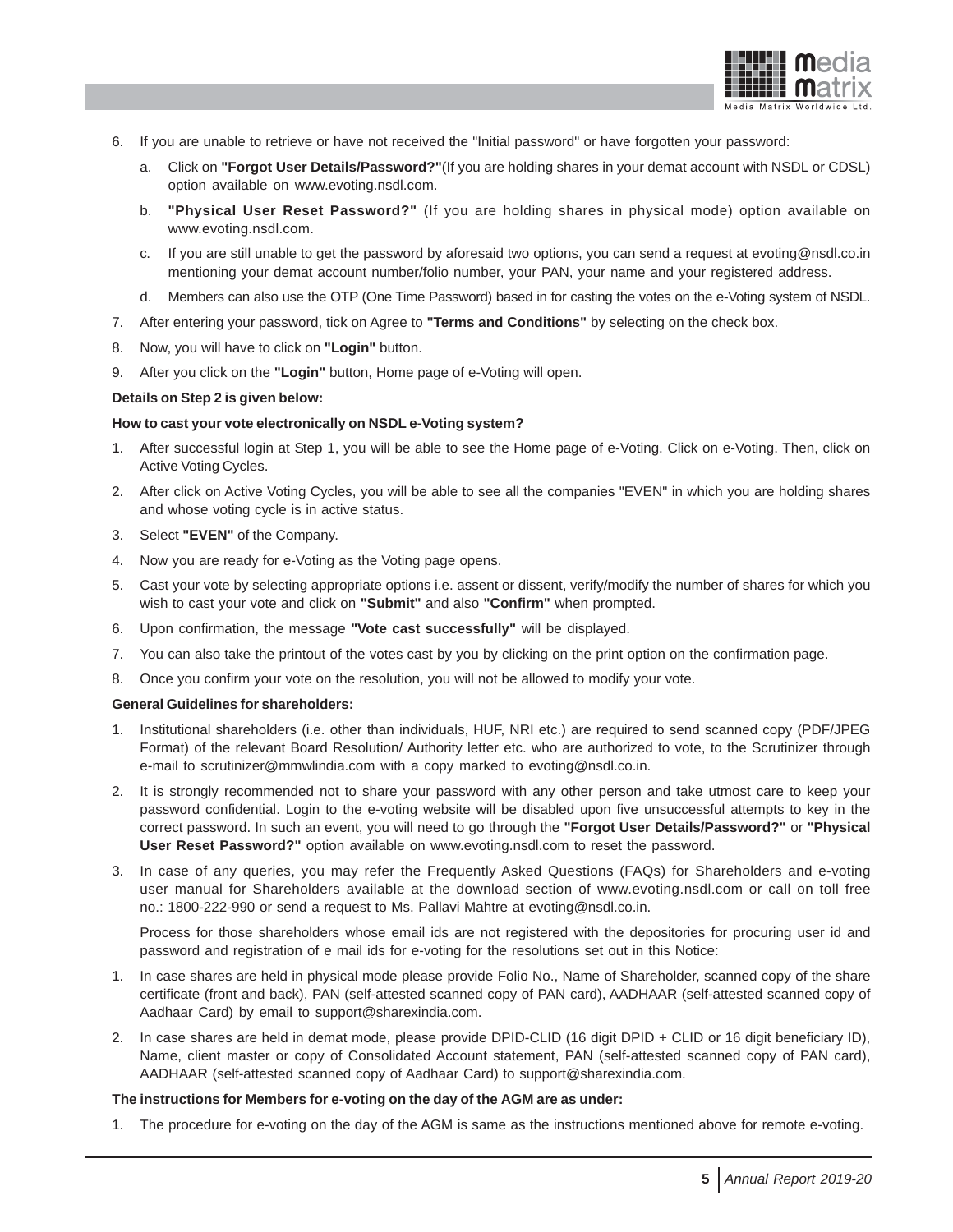

- 2. Only those Members, who will be present in the AGM through VC / OAVM facility and have not casted their vote on the Resolutions through remote e-voting and are otherwise not barred from doing so, shall be eligible to vote through e-voting system in the AGM.
- 3. Members who have voted through remote e-voting will be eligible to attend the AGM. However, they will not be eligible to vote at the AGM.
- 4. Ms. Pallavi Mahtre, Manager may be contacted for any grievances connected with the facility for e-voting on the day of the AGM at evoting@nsdl.co.in.

# **PROCEDURE FOR JOINING THE AGM THROUGH VC / OAVM:**

- 1. Members will be provided with a facility to attend the AGM through VC / OAVM through the NSDL e-voting system. Members may access the same at https://www.evoting.nsdl.com under Members login by using the remote e-voting credentials. The link for VC / OAVM will be available in Members login where the EVEN of Company will be displayed. Please note that the Members who do not have the User ID and Password for e-voting or have forgotten the User ID and Password may retrieve the same by following the remote e-voting instructions mentioned in the notice. Further Members can also use the OTP based login for logging into the e-voting system of NSDL.
- 2. Please note that participants connecting from Mobile devices or Tablets or through Laptop connecting via Mobile Hotspot may experience Audio / Video loss due to fluctuation in their respective network. It is therefore recommended to use stable Wi-Fi or LAN connection to mitigate any kind of aforesaid glitches.
- 3. Those shareholders who have registered themselves as a speaker will only be allowed to express their views/ask questions during the meeting.

# **SUBMISSION OF QUESTIONS / QUERIES PRIOR TO AGM**

For ease of conduct of AGM, members who wish to ask questions/express their views on the items of the businesses to be transacted at the meeting are requested to write to the Company's investor email-id mmwl.corporate@gmail.com., on or before 24th September, 2020 mentioning their name, demat account no./ folio number, email ID, mobile number etc.

The Company will, at the AGM, endeavour to address the queries received till aforesaid dates from those Members who have sent queries from their registered email IDs. Please note that Members' questions will be answered only if they continue to hold shares as on the cut-off date. Such questions by the Members shall be taken up during the meeting or replied within 7 days from AGM date by the Company suitably, if necessary.

Members who will participate in the AGM through VC/OAVM can also pose question/feedback through question box option. Such questions by the Members shall be taken up during the AGM or replied within 7 days from AGM date by the Company suitably, if necessary.

# **SPEAKER REGISTRATION BEFORE AGM**

Members of the Company holding shares as on the cut-off date i.e. Wednesday, 23rd September, 2020 and who would like to speak or express their views during the AGM may register themselves as speakers by sending their request in advance from Thursday, September 24, 2020 (09:00 A.M. IST) up to Friday, September 25, 2020 (05:00 P.M. IST), mentioning their name, demat account number/folio number, e-mail ID, mobile number at mmwl.corporate@gmail.com. The Company reserves the right to restrict the number of speakers as well as the speaking time depending upon the availability of time for the AGM. Only Registered Speakers will be allowed to speak during the meeting.

#### **DECLARATION OF RESULTS ON THE RESOLUTIONS:**

- a. The Scrutinizer shall, immediately after the completion of the scrutiny of the e-voting (votes cast during the AGM and votes cast through remote e-voting), not later than 48 hours from the conclusion of the AGM, submit a consolidated Scrutinizer's report of the total votes cast in favour and against the resolution(s), and whether the resolution(s) has/ have been carried or not, to the Chairman or a person authorized by him in writing.
- b. The result declared along with the Scrutinizer's Report shall be placed on the Company's website www.mmwlindia.com and on the website of NSDL www.evoting.nsdl.com immediately after the result is declared. The Company shall simultaneously forward the results to the BSE Limited, where the securities of the Company are listed.
- c. Subject to the receipt of requisite number of votes, the Resolutions shall be deemed to be passed on the date of the Meeting i.e. 30th September, 2020.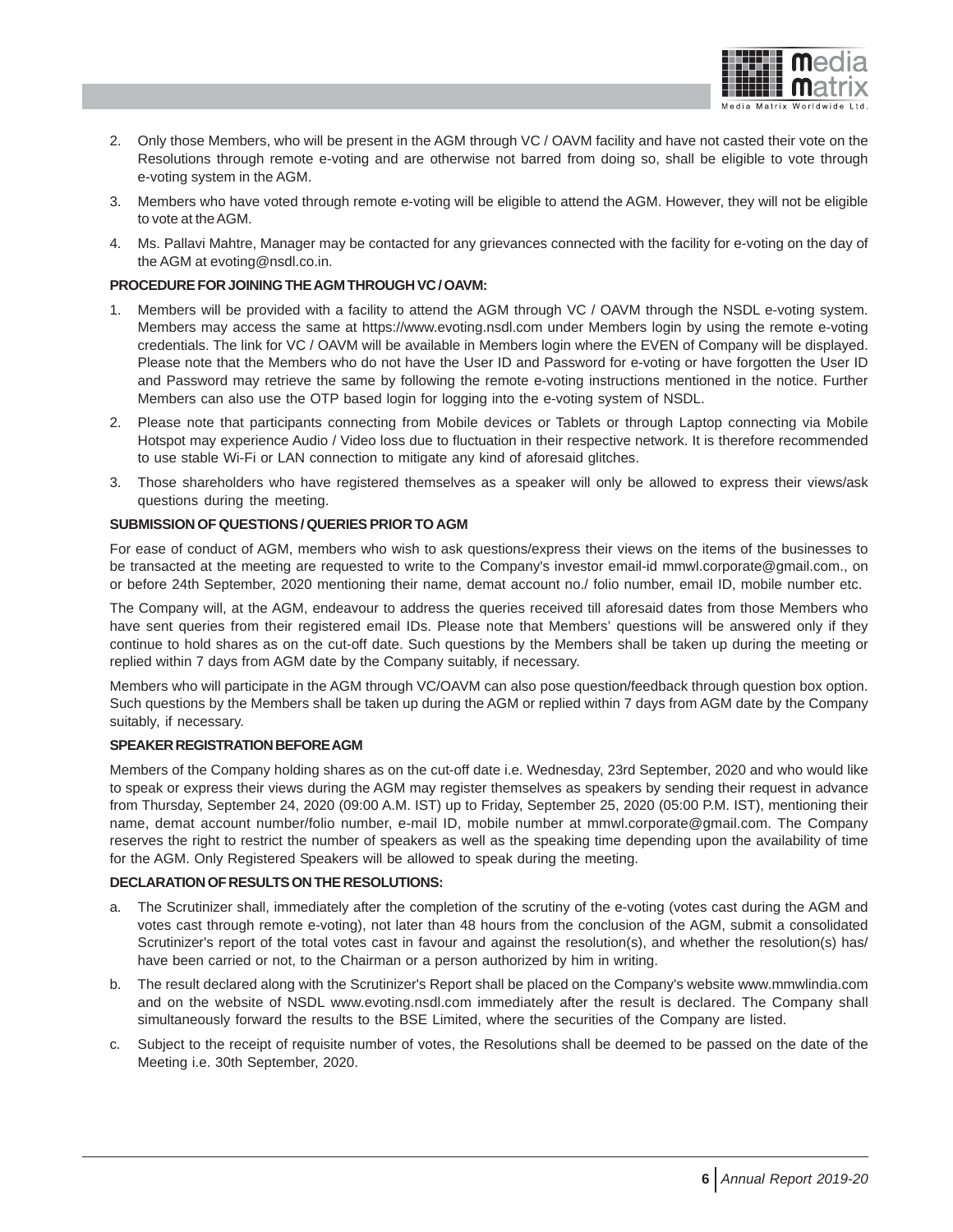

**Details of Directors retiring by rotation, appointment as independent Director and re-appointment of Whole-time Director, pursuant to Regulation 36(3) of the Securities and Exchange Board of India SEBI (Listing Obligations and Disclosure Requirements) Regulations, 2015 and Secretarial Standards -2 on General Meeting issued by the Institute of Company Secretaries of India**

| Name of the Director                                                     | Smt. Bela Banerjee                                                                                                                                                                                                                                                                                                                                                                                                                                                                                                                                                                                                                                                                                                                                                                                                                                                                                                                                                                                         | Smt. Mansi Gupta                                                                                                                                                                                                                                                                                                                                                                                                   | Shri Sandeep Jairath                                                                                                                                                                                                                                                                                                                                                                                                                            |
|--------------------------------------------------------------------------|------------------------------------------------------------------------------------------------------------------------------------------------------------------------------------------------------------------------------------------------------------------------------------------------------------------------------------------------------------------------------------------------------------------------------------------------------------------------------------------------------------------------------------------------------------------------------------------------------------------------------------------------------------------------------------------------------------------------------------------------------------------------------------------------------------------------------------------------------------------------------------------------------------------------------------------------------------------------------------------------------------|--------------------------------------------------------------------------------------------------------------------------------------------------------------------------------------------------------------------------------------------------------------------------------------------------------------------------------------------------------------------------------------------------------------------|-------------------------------------------------------------------------------------------------------------------------------------------------------------------------------------------------------------------------------------------------------------------------------------------------------------------------------------------------------------------------------------------------------------------------------------------------|
| <b>DIN</b>                                                               | 07047271                                                                                                                                                                                                                                                                                                                                                                                                                                                                                                                                                                                                                                                                                                                                                                                                                                                                                                                                                                                                   | 07383271                                                                                                                                                                                                                                                                                                                                                                                                           | 05300460                                                                                                                                                                                                                                                                                                                                                                                                                                        |
| Date of Birth                                                            | 07.10.1950                                                                                                                                                                                                                                                                                                                                                                                                                                                                                                                                                                                                                                                                                                                                                                                                                                                                                                                                                                                                 | 08.02.1972                                                                                                                                                                                                                                                                                                                                                                                                         | 11.04.1972                                                                                                                                                                                                                                                                                                                                                                                                                                      |
| Date of first Appointment                                                | 31.03.2015                                                                                                                                                                                                                                                                                                                                                                                                                                                                                                                                                                                                                                                                                                                                                                                                                                                                                                                                                                                                 | 27.03.2020                                                                                                                                                                                                                                                                                                                                                                                                         | 25.05.2017                                                                                                                                                                                                                                                                                                                                                                                                                                      |
| Experience/Expertise<br>in Specific Functional<br>Areas                  | Smt. Bela Banerjee has more than 40 years'<br>experience in Government of India on different<br>positions both in Ministry of Railways as well as in<br>the Ministry of HRD, Department of Education.<br>After superannuating from Indian Railways in<br>October, 2010, she joined as Member Technical in<br>Railway Claims Tribunal. She has also represented<br>as Director in the Board of Directors of Container<br>Corporation of India as Govt. nominee. She has<br>vast experience of works tender,<br>project<br>management & financial management of<br>construction projects. As ED-Finance/ Exp. Railway<br>Board, she was responsible for financial appraisal<br>of investment proposals of various projects like<br>New Lines, Doubling, Bridges etc. and dealt with<br>various matters concerning Railway PSUs, RITES,<br>IRCON. She is also registered member with<br>Arbitration Council of India. She has handled<br>various arbitration at different level in Railway and<br>other PSUs. | She has more than 21 year of<br>marketing,<br>experience<br>in<br>communication and training<br>programs. She has worked at<br>senior positions with G4S<br>(India)<br>Corporate Services<br>Private Limited, Sahara Group,<br>Bata India Limited, Citi Group.<br>She is currently doing women<br>safety trainings and supporting<br>NGOs including Government<br>CSR (Haryana) for women<br>development programs. | Shri Sandeep Jairath aged<br>48 years is a Commerce<br>Graduate and holds a<br>degree in MBA Finance. He<br>has more than 21 years of<br>experience in telecom and<br>other related industries.                                                                                                                                                                                                                                                 |
| Qualification(s)                                                         | MA (History), LL.B                                                                                                                                                                                                                                                                                                                                                                                                                                                                                                                                                                                                                                                                                                                                                                                                                                                                                                                                                                                         | B.A. Honours (History), MA<br>(History), PG Diploma in Sales<br>& Marketing, Diploma in social<br>media marketing                                                                                                                                                                                                                                                                                                  | B. Com, MBA (Finance)                                                                                                                                                                                                                                                                                                                                                                                                                           |
| Directorship in other<br>Companies                                       | Adhunik Power & Natural Resources limited                                                                                                                                                                                                                                                                                                                                                                                                                                                                                                                                                                                                                                                                                                                                                                                                                                                                                                                                                                  | Rasimag Global Private Limited                                                                                                                                                                                                                                                                                                                                                                                     | 1. Media Matrix Enterprises<br><b>Private Limited</b><br>2. nexG Devices Private<br>Limited<br>3. MNV Alliances Private<br>Limited<br>4. MN Media Ventures<br><b>Private Limited</b><br>5. MN Televentures Private<br>Limited<br>6. nexG Ventures India<br><b>Private Limited</b><br>7. Magma Media Services<br><b>Private Limited</b><br>8. Vedific Learning<br><b>Solutions Private Limited</b><br>9. Infotel Accers<br>Enterprises Pvt. Ltd. |
| Chairmanship/<br>Membership of<br>Committees<br>(across all public Cos.) | <b>Media Matrix Worldwide Limited</b><br>Nomination and Remuneration Committee<br>- Member<br><b>Adhunik Power &amp; Natural Resources Ltd</b><br>Audit Committee-Member                                                                                                                                                                                                                                                                                                                                                                                                                                                                                                                                                                                                                                                                                                                                                                                                                                   | <b>NIL</b>                                                                                                                                                                                                                                                                                                                                                                                                         | <b>Media Matrix Worldwide</b><br>Limited<br>Audit Committee - Member<br>nexG Devices Private<br>Limited<br>Audit Committee -Member<br>Nomination & Remuneration<br>Committee-Member                                                                                                                                                                                                                                                             |
| Shareholding in the<br>Company                                           | NIL                                                                                                                                                                                                                                                                                                                                                                                                                                                                                                                                                                                                                                                                                                                                                                                                                                                                                                                                                                                                        | <b>NIL</b>                                                                                                                                                                                                                                                                                                                                                                                                         | <b>NIL</b>                                                                                                                                                                                                                                                                                                                                                                                                                                      |
| Relationship with other<br>Directors and KMPs of<br>the Company          | None                                                                                                                                                                                                                                                                                                                                                                                                                                                                                                                                                                                                                                                                                                                                                                                                                                                                                                                                                                                                       | None                                                                                                                                                                                                                                                                                                                                                                                                               | None                                                                                                                                                                                                                                                                                                                                                                                                                                            |
| No. of Board Meeting<br>held/ Attended                                   | 3/4                                                                                                                                                                                                                                                                                                                                                                                                                                                                                                                                                                                                                                                                                                                                                                                                                                                                                                                                                                                                        | NIL (Appointed w.e.f. March<br>27, 2020 and no meeting was<br>convened thereafter till March<br>31, 2020.)                                                                                                                                                                                                                                                                                                         | 4/4                                                                                                                                                                                                                                                                                                                                                                                                                                             |
| <b>Last Remuneration</b><br>drawn (per annum)                            | Rs.60,000/- (Sitting Fee)                                                                                                                                                                                                                                                                                                                                                                                                                                                                                                                                                                                                                                                                                                                                                                                                                                                                                                                                                                                  | <b>NIL</b>                                                                                                                                                                                                                                                                                                                                                                                                         | Rs.33,50,396/-                                                                                                                                                                                                                                                                                                                                                                                                                                  |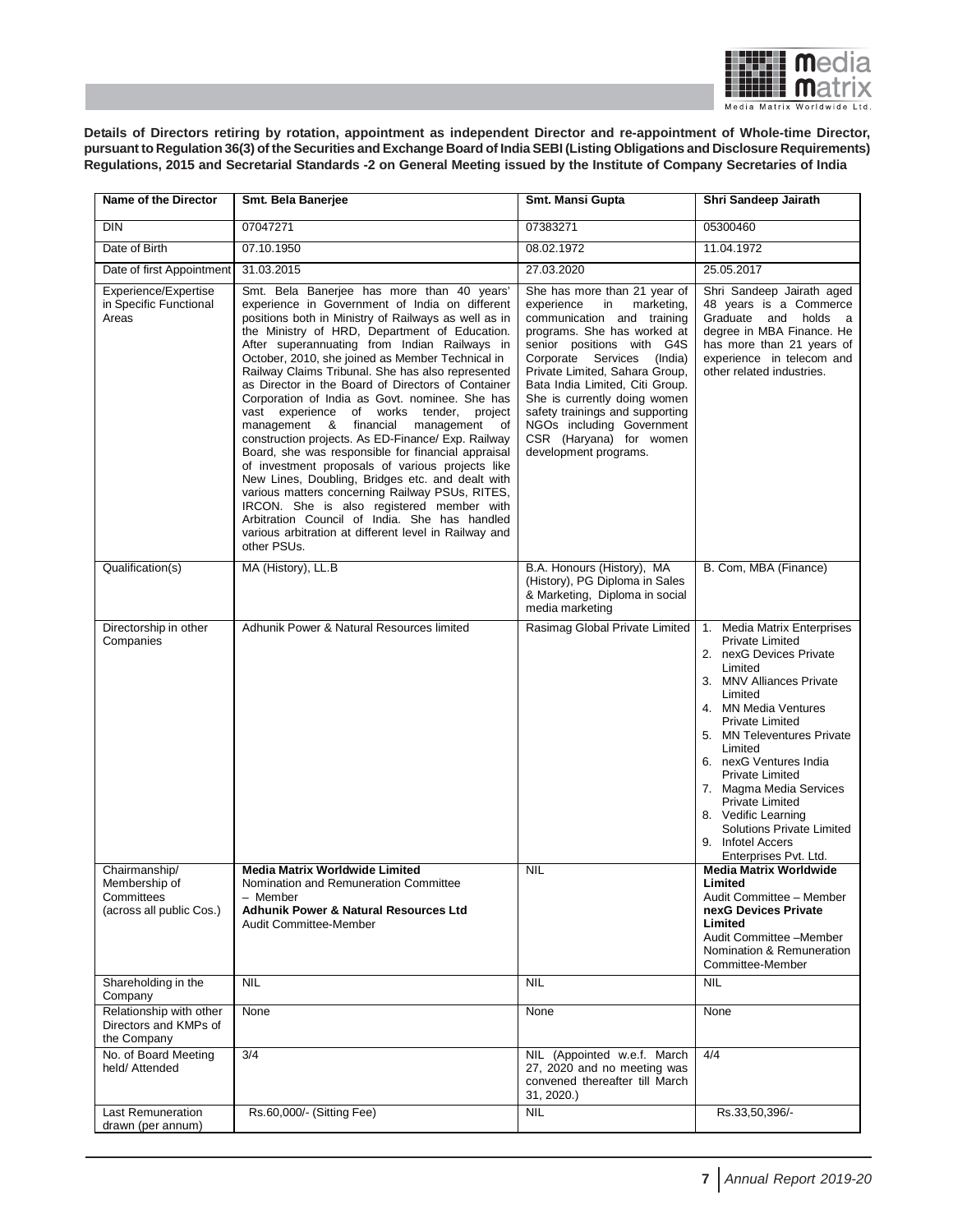

The Board of Directors recommends the appointment of above directors

# **STATEMENT PURSUANT TO SECTION 102(1) OF THE COMPANIES ACT, 2013 ("the Act")**

The following Statement sets out all material facts relating to the Special Business mentioned in the accompanying Notice:

# **Item No. 5.**

Regulation 17 of the Securities and Exchange Board of India (Listing Obligations and Disclosure Requirements) Regulations, 2015 ("Listing Regulations") inter-alia states that the composition of the board of directors shall have an optimum combination of executive and non-executive directors with at least one woman director and not less than fifty per cent. of the board of directors shall comprise of non-executive directors.

Provided that the board of directors of the top 500 listed entities shall have at least one independent woman director by April 1, 2019 and the Board of directors of the top 1000 listed entities shall have at least one independent woman director by April 1, 2020.

Explanation:- The top 500 and 1000 entities shall be determined on the basis of market capitalisation, as at the end of the immediate previous financial year.

Section 149 of the Act inter-alia stipulates the criteria of independence for the appointment of an independent director on the Board of the Company. As per the said Section, an Independent Director can hold office for a term up to five consecutive years on the Board of a company and he/she shall not be included in the total number of directors for retirement by rotation but shall be eligible for re-appointment on passing of a special resolution by the company and disclosure of such appointment in Board's Report.

Smt. Bela Banerjee is a Non- Executive Director on the Board of the Company. She is not an Independent Director of the Company.

Keeping in view the above requirements, the Nomination and Remuneration Committee and the Board of Directors of the Company by way of circular resolution dated 27th March, 2020 have appointed Smt. Mansi Gupta (DIN: 07383271) as an Additional Director in the category of Independent Director of the Company w.e.f. 27th March, 2020 subject to the approval of Shareholders of the Company. In terms of Section 161(1) of the Act, Smt. Mansi Gupta hold office only upto the date of ensuing AGM of the Company.

The Company has received necessary declaration from Smt. Mansi Gupta that she meets with the criteria of independence as prescribed both under sub-section (6) of Section 149 of the Act and under Regulation 16 of the Listing Regulations.

In the opinion of the Board of Directors, Smt. Mansi Gupta fulfils the conditions for appointment as an Independent Director as specified in the Act and the Listing Regulations.

Smt. Mansi Gupta is independent of the management.

Smt. Mansi Gupta is not disqualified from being appointed as Director in terms of Section 164 of the Act and has given her consent to act as Director. She does not hold any equity shares in the Company.

The Company has received notice in writing from a member under Section 160 of the Act proposing the candidature of Smt. Mansi Gupta for the office of the Director of the Company to be appointed as such under Section 149 of the Act.

Copy of the draft letter of appointment of Smt. Mansi Gupta as an Independent Director, setting out the terms and conditions is available for inspection by members at the Registered Office and also on the website of the Company.

Smt. Mansi Gupta holds a bachelor degree in B.A. Honours (History) from Jesus & Mary Convent, Delhi University, MA (History) from Annamalai University.

She has also done PG Diploma in Sales & Marketing from N.I.S. and Diploma in social media marketing from Shaw academy.

She has more than 21 year of experience in marketing, communication and training programs.

She has worked at senior positions with G4S Corporate Services (India) Private Limited, Sahara Group, Bata India Limited, Citi Group. She is currently doing women safety trainings and supporting NGOs including Government CSR (Haryana) for women development programs.

Smt. Mansi Gupta does not hold any shares in the Company.

This statement may also be regarded as a disclosure under Regulation 36(3) of the Listing Regulations and Secretarial Standard on General Meeting issued by the Institute of Company Secretaries of India.

It is proposed to appoint Smt. Mansi Gupta as an Independent Director under Section 149 of the Act and other applicable provisions of the Act and the rules made thereunder for a term up of 3 (three) consecutive years with effect from 27th March, 2020 till 26th March, 2023. She will not be liable to retire by rotation.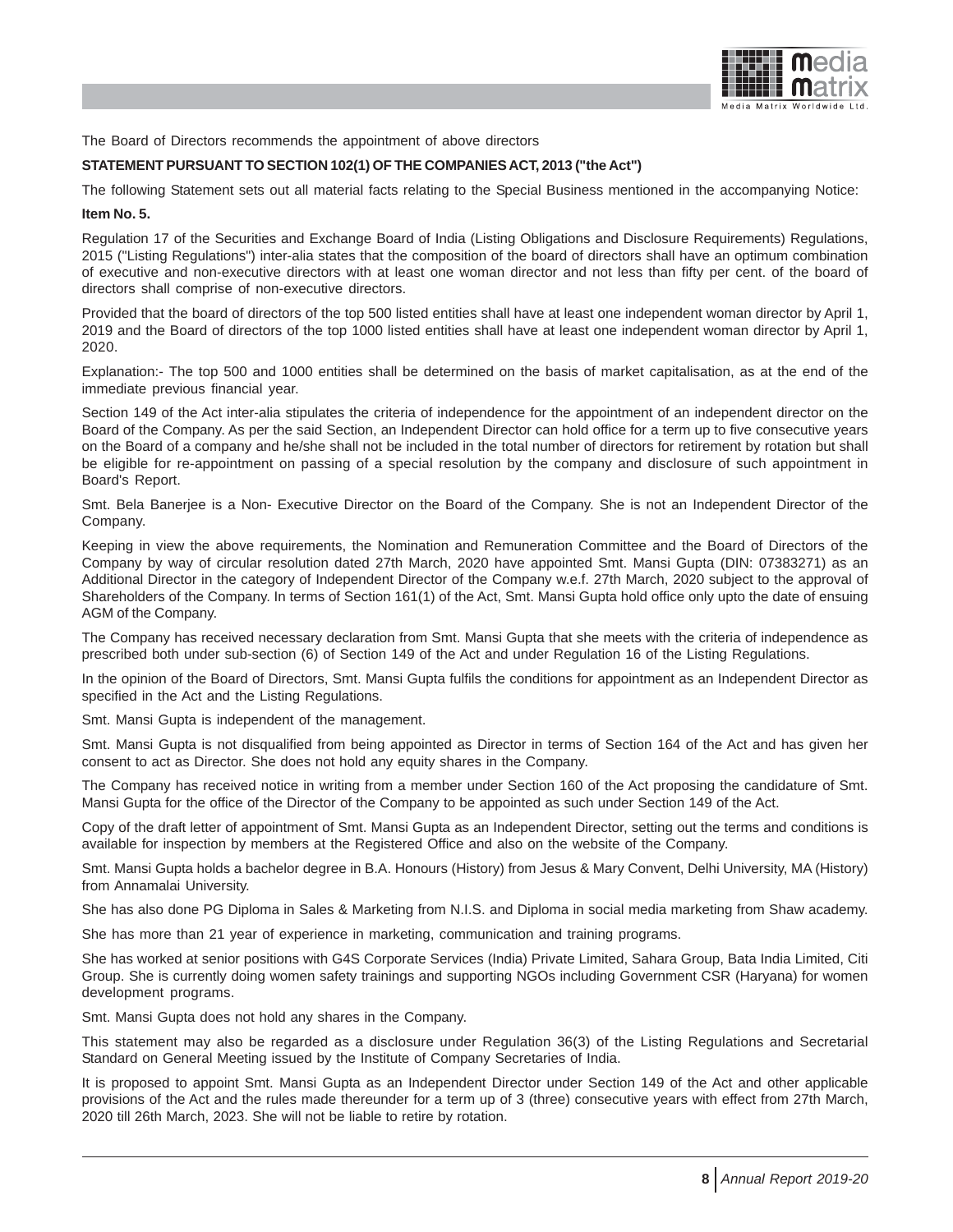

Smt. Mansi Gupta is interested in the resolution set out at Item No. 5 of the Notice with regard to her appointment. The relatives of Smt. Mansi Gupta may be deemed to be interested in the resolution set out at Item No. 5 of the Notice, to the extent of their shareholding interest, if any, in the Company.

Save and except the above, none of the other Directors/Key Managerial Personnel of the Company/their relatives is, in any way, concerned or interested, financially or otherwise, in the resolution set out at Item No. 5 of the Notice.

The Board considers that association of Smt. Mansi Gupta would be of immense benefit to the Company and it is desirable to avail her services as an Independent Director of the Company.

The Board recommends the Ordinary Resolution set out at Item No. 5 of the Notice for approval by the shareholders of the Company.

## **Item No. 6.**

The Board of Directors of the Company (the "Board") at its meeting held on 23rd May, 2020 has subject to the approval of members, re-appointed Shri Sandeep Jairath as the Whole-time Director, for a period of 3 (Three) years from the expiry of his present term which has expired on 24th May, 2020, on the terms and conditions including remuneration as recommended by the Nomination and Remuneration Committee and approved by the Board.

It is proposed to seek the members' approval for reappointment of and remuneration payable to Shri Sandeep Jairath as the Whole-time Director cum Chief Financial Officer in terms of the applicable provisions of the Companies Act, 2013 ("the Act").

Shri Sandeep Jairath aged about 45 years is a Commerce graduate and also hold a degree in MBA Finance. He has more than 20 years of experience in telecom and other related industries. He has worked in Hutchison Max Telecom Limited and Quadrant Televentures Limited and was looking after finance and revenue assurance.

Shri Sandeep Jairath holds the directorships in following companies: Media Matrix Enterprises Private Limited, nexG Devices Private Limited, MNV Alliances Private Limited, nexG Ventures India Private Limited, Infotel Access Enterprises Private Limited, Magma Services Private Limited, Vedific Learning Solutions Private Limited, MN Media Ventures Private Limited, MN Televentures Private Limited.

He is not holding any shares in the Company.

The principal terms and conditions including remuneration payable to Shri Sandeep Jairath are set out below:

#### **1. Basic Salary**

Rs.12,84,000/- (Rupees Twelve Lakh Eighty Four Thousand only) per annum.

# **2. Perquisites, allowances and other benefits**

In addition to the basic salary, Shri Sandeep Jairath shall be entitled to perquisites and other allowance like accommodation or house rent allowance in lieu thereof, reimbursement of expense or such other allowance for medical reimbursement, leave travel allowance, Fuel reimbursement and such other perquisites and allowance under the Company's Rule not exceeding Rs.29,96,000/- (Rupees Twenty Nine Lakh Ninety Six Thousand only) per annum.

# **3. Other Benefits**

- a. Earned /Privilege Leave :As per the rules of the Company
- b. Company's Contribution to Provident Fund: As per the rules of the Company
- c. Gratuity : As per the rules of the Company
- d. Encashment of Leave :As per the rules of the Company
- e. Company Car and Telephone : As per the rules of the Company

The aggregate remuneration inclusive of Salary, Perquisites, allowance and other benefits payable to Shri Sandeep Jairath shall not exceed to Rs. 42,80,000/- (Rupees Forty Two Lakh Eighty Thousand only) per annum.

The appointment of Shri Sandeep Jairath can be terminated within three months' notice or payment of three months basic salary in lieu thereof from either side.

The Directors are of the view that the re-appointment of Shri Jairath as Whole-time Director cum Chief Financial Officer will be beneficial to the operations of the Company and remuneration payable to him is commensurate with his experience and abilities and accordingly recommend the resolution at Item No. 6 of the accompanying notice for the approval of the members of the Company.

In compliance with provisions of Section 196, 197, 203 and other applicable provisions of the Act, read with Schedule V to the Companies Act, 2013, the terms of remuneration specified above are now being placed before the Members for their approval.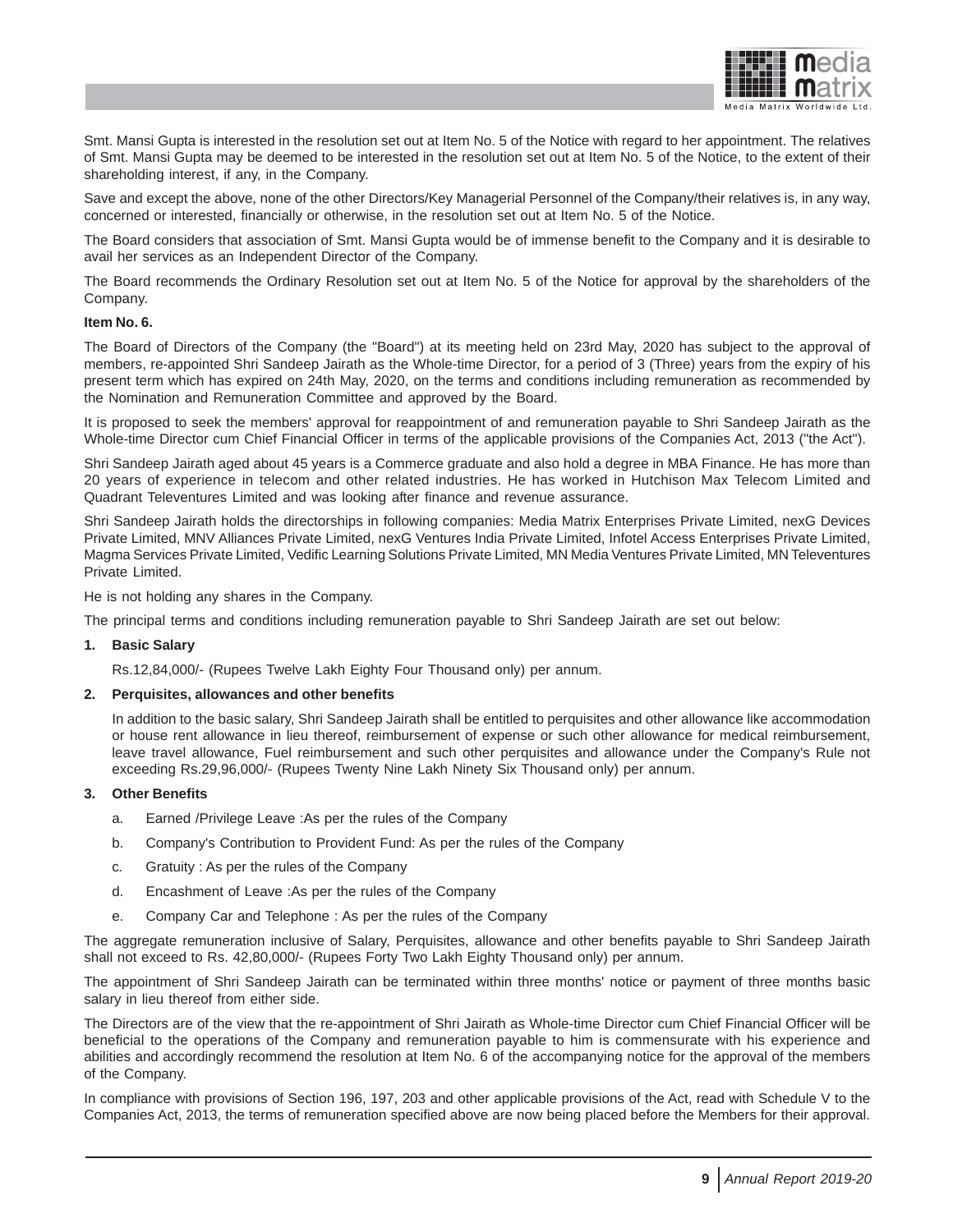

# **DISCLOSURES AS REQUIRED UNDER SCHEDULE V TO THE COMPANIES ACT, 2013 ARE GIVEN HEREUNDER:**

#### **I. General information:**

# **1. Nature of Industry**

Media Matrix Worldwide Limited is in business of providing Technical Consultancy Services. The Company provides Information Technology & Software Support Services for various platforms as per client requirement.

## **2. Date or expected date of commencement of commercial production**

Not Applicable

# **3. In case of new companies, expected date of commencement of activities as per project approved by financial institutions appearing in the prospectus**

Not Applicable

#### **4. Financial performance based on given indicators**

During the financial year ended 31st March, 2020, Company had turnover of Rs.337.50 Lakhs as compared to turnover of Rs.328.06 Lakhs during the financial year ended 31st March, 2019. The Company has earned a net profit of Rs.31.16 Lakhs in the financial year ended 31st March, 2020 as against the profit of Rs.27.06 Lakhs in the previous financial year ended 31st March, 2019.

# **5. Foreign investments or collaborations, if any.**

Not Applicable

# **II. Information about the appointee:**

**1. Background details:**

Already given in foregoing Para

#### **2. Past remuneration:**

FY 2019-2020- Rs.40,00,000/-

FY 2019-2018- Rs.40,00,000/-

FY 2018-2017- Rs.34,08,219/-

## **3. Recognition or awards**

Recognized as star performer at HFCL Infotel Limited & promoted thrice in four years. Awarded best internal financial control in the year 2014.

# **4. Job profile and his suitability**

Extensive work experience of almost 3 decades in the field of finance and operations, working in Telecom sector, Manufacturing, Media & Entertainment (OTT service) and Distribution business with some best names of the country - HFCL Infotel Limited & Hutchison Max Telecom Limited. During the entire working he is responsible for managing the financial strategy and internal control of the company. He is responsible for managing the working capital of the company.

Having a decade of experience in Media and Entertainment business running OTT services for consumers. Taking into consideration his qualification, experience and expertise he is best suited person for the designation of Wholetime Director cum Chief Financial Officer of the Company.

# **5. Remuneration proposed**

Already mentioned in the foregoing paragraphs.

## **6. Comparative remuneration profile with respect to industry, size of the Company, profile of the position and person (in case of expatriates the relevant details would be respect to the country of his origin)**

The Company had a loss of Rs.296.80 Lakhs in the financial year 2012 in comparison to profit of Rs.31.16 Lakhs in the financial year 2020. During these years, the Company has converted loss into profit. Our main focus is in technical consultancy business. The Nomination and Remuneration Committee as well as the Board of Directors feel that remuneration payable to Shri Sandeep Jairath (DIN: 05300460) is commensurate with his qualification, experience, the duties and responsibilities entrusted to him.